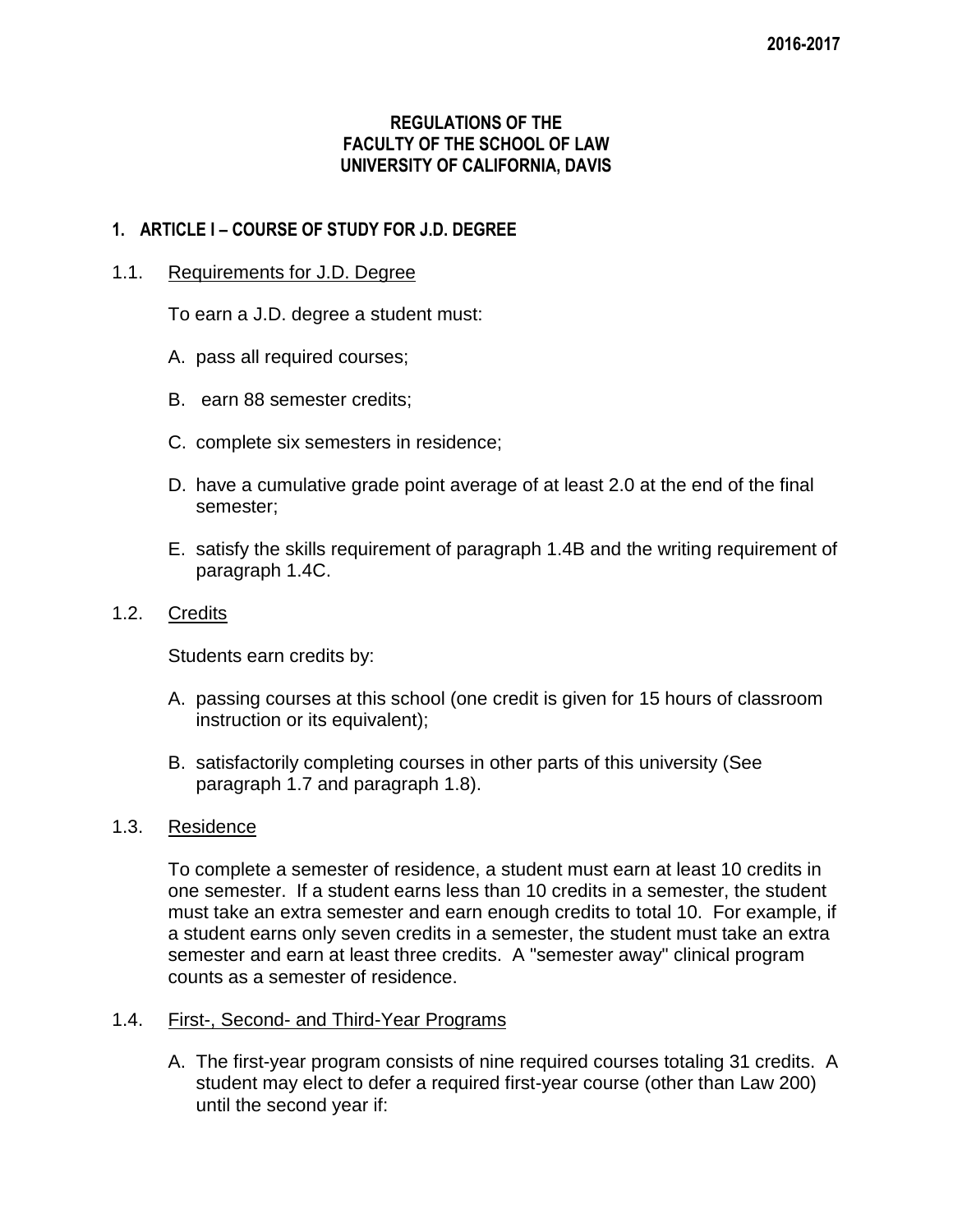- (1) the student's undergraduate grade point average as calculated on the LSDAS report is 3.15 or lower, or the student's LSAT score was 155 or below, these numbers to be adjusted yearly to reflect the bottom ten percent of the entering class;
- (2) the student's grade point average at the end of the first semester of law studies is 2.0 or below; or
- (3) the student receives two or more grades of C- or lower at the end of the first semester.

For purposes of computing the grade point average at the end of the first semester, Law 207, Legal Research and Writing, will not be considered. (See also paragraph 5.5.)

- B. Students may elect what courses to take in their second and third years, subject to the following rules:
	- (1) In either the second or third year a student must take
		- (a) At least one course which is designated as satisfying instruction in professional responsibility; and
		- (b) At least one course which is designated as satisfying instruction in professional skills.

Effective for students entering the law school in Fall 2016 and beyond:

- 1.4 First-, Second- and Third-Year Programs
	- B. Students may elect what courses to take in their second and third years, subject to the following rules:
		- (1) In either the second or third year a student must take…
			- (a) At least one course which is designated as satisfying instruction in professional responsibility; and
			- (b) One or more course(s), totaling at least six credits, designated as satisfying instruction in professional skills.
		- (2) Each semester a student must pass enough courses to earn at least 10 credits. Students may not take courses totaling more than 17 credits.
		- (3) The total credits in Law 408, 409, 410A-B, 411A-C, 412, 413, 414A-B, 415, 416, 417A-B, 418, 419, 419A, 425, 430, 445, 450, 455, 460, 465, 470, 475, 495, 498, 498A, 499 and 499A plus the total credits (in excess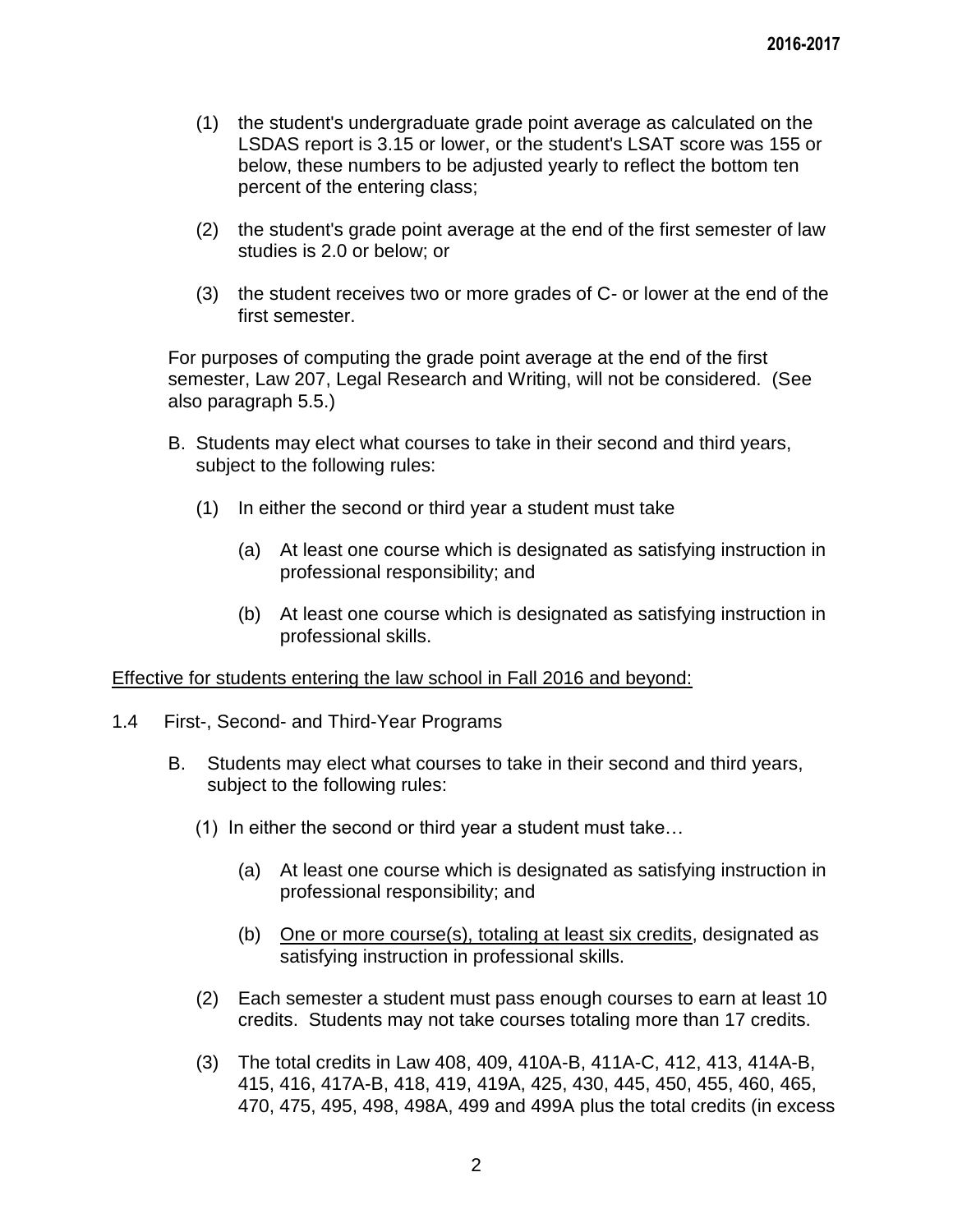of two) under paragraphs 1.7, 1.8, and 1.9 may not exceed 16 of the 88 units required for graduation. With the permission of the dean, a student may earn four additional such credits.

- (4) With the permission of the dean, a student may earn three regular class credits in conjunction with a clinical semester but may earn no more than 14 total credits during a clinical semester.
- (5) The total credits in Law 425, 430, 445, 450, 455, 460, 470 and 475 may not exceed 14 of the 88 units required for graduation.
- C. In the second or third year, a student must complete a writing project. This project may take any of several forms, for example, a paper, a brief, a memorandum of law, a proposed statute, a statutory scheme or set of administrative regulations (with explanatory comments), or a will or agreement (with explanatory comments). This means an individually authored work of rigorous intellectual effort of at least 20 typewritten, double spaced pages, excluding footnotes. The requirement may be satisfied in one of the following ways:
	- (1) Complete a law school seminar or course that requires a writing project. This will be the normal method for meeting the writing requirement. No units in addition to those given for the seminar or course will be given for the writing project.
	- (2) With the prior consent of the instructor and the dean, complete a writing project in connection with Law 419, Advanced Writing Project (1-4 units), under the active and regular supervision of a faculty member: The student may use prior research (from a law school course, clinical, summer job, moot court work, law review work, or the like) as the starting point for the project, but, if that is done, then the number of units to be awarded for Law 419 must be reduced accordingly.
	- (3) Complete a student work of membership quality as a writer for the UC Davis Law Review. Jointly authored articles are acceptable providing that the authors can establish to the satisfaction of the faculty law review advisor, that each author's contribution is equivalent to the effort required for an individually authored paper that meets the requirements of this paragraph. No units in addition to those given for law review writing will be given for the writing project.
	- (4) Complete a brief for the National Moot Court Team, the Traynor Moot Court Competition, or the Jessup International Law Competition. No units in addition to those given for participating in the competition will be given. To be entitled to meet the writing requirement, a member of the team must establish to the satisfaction of the moot court advisor that his or her contribution is equivalent to the effort required for an individually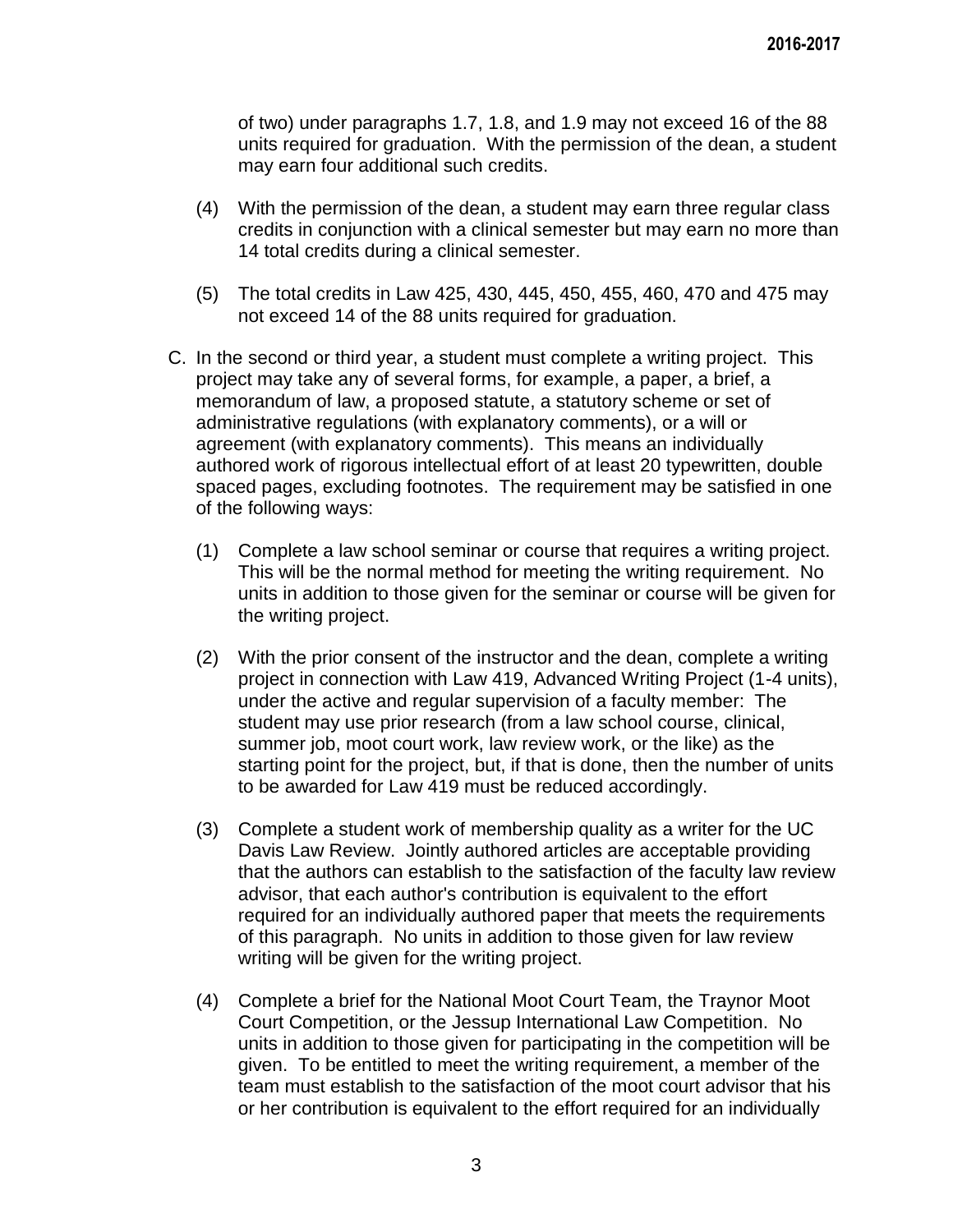authored paper that meets the writing requirement. The faculty advisor to the moot court program must certify that the brief submitted as a writing meets the writing requirement of paragraph 1.4C.

#### 1.5. Class Attendance and Preparation

- A. Students must prepare for and attend class regularly. If a student receives written notice of failure to attend class regularly, and the student continues to fail to attend regularly, the instructor has the authority to assign a failing grade. The instructor may send the written notice or request that the Registrar send it. If the instructor sends the notice, a copy should be sent to the Registrar.
- B. If class attendance, preparation and participation are to be considered in grading the course, other than as specified in paragraph 1.5 (A), the instructor shall announce that fact in the first or second class meeting.

### 1.6. Courses in Other Law Schools

After the first year, students may take and receive credit for courses at another law school approved by the American Bar Association, subject to the following rules:

- A. The student must obtain the prior approval of the dean of this school. The dean may set a maximum number of credits for the courses and may require that the student earn a minimum grade to receive the credit.
- B. The student's grade point average at this school must be 2.0 or above.
- C. The student's grades in such courses are not counted in computing the grade point average at this school.

### 1.7. Courses in Other Parts of the University

After the first year, students may take and receive credit for one or two undergraduate or graduate courses offered in other parts of this university, subject to the following rules:

- A. The student must obtain the prior approval of the dean of the law school. The dean may set a maximum number of credits for the course and may require that the student earn a minimum grade to receive the credit.
- B. The student cannot have taken the same or a similar course before.
- C. The course must advance the student's legal training.
- D. The student cannot receive more than five total credits for all such courses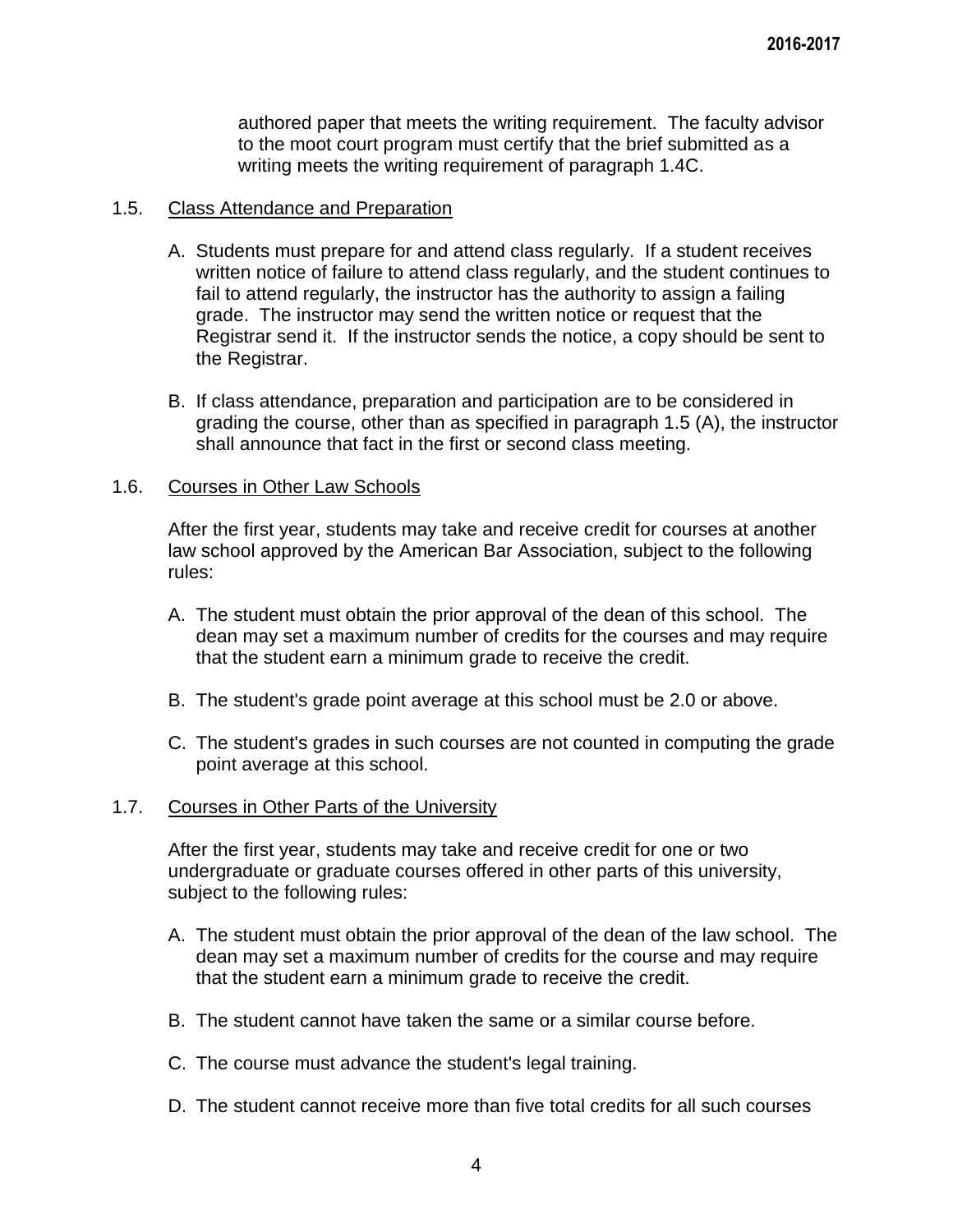- E. The student's grades in such courses are not counted in computing the grade point average at this school.
- 1.8. Combined Degree

Students may work simultaneously toward a degree in law and an advanced degree in another discipline such as business, science, economics, or the social sciences. The work in the other discipline may be taken in another school or in another part of this university. The following rules apply:

- A. The student must apply to and be accepted by both this school and the other school or university department.
- B. The student must obtain the prior approval of the dean of this school and the head of the other school or university department.
- C. The first year of study must be entirely at this school.
- D. The student may earn up to ten credits at this school for work completed in the other discipline. The dean of this school may set a maximum number of credits for particular courses and may require that the student earn a minimum grade to receive the credit.

#### 1.9. Courses in Foreign Law Schools

After the first year, students may take and receive credit for courses at a foreign law school, subject to the following rules:

- A. The student's course of study must be supervised by a full time faculty member.
- B. At least 90 days prior to anticipated enrollment in the foreign law school, the student must request approval from the dean of this school.
- C. The dean may set a maximum number of credits for particular courses and may require that the student earn a minimum grade to receive the credit.
- D. The student's grade point average at this school must be 2.0 or above.
- E. The student's grades in such courses are not counted in computing the grade point average at this school.
- 1.10. Transfer and Non-Degree Students
	- A. A student who has successfully completed at least one year of a three-year program at another law school approved by the American Bar Association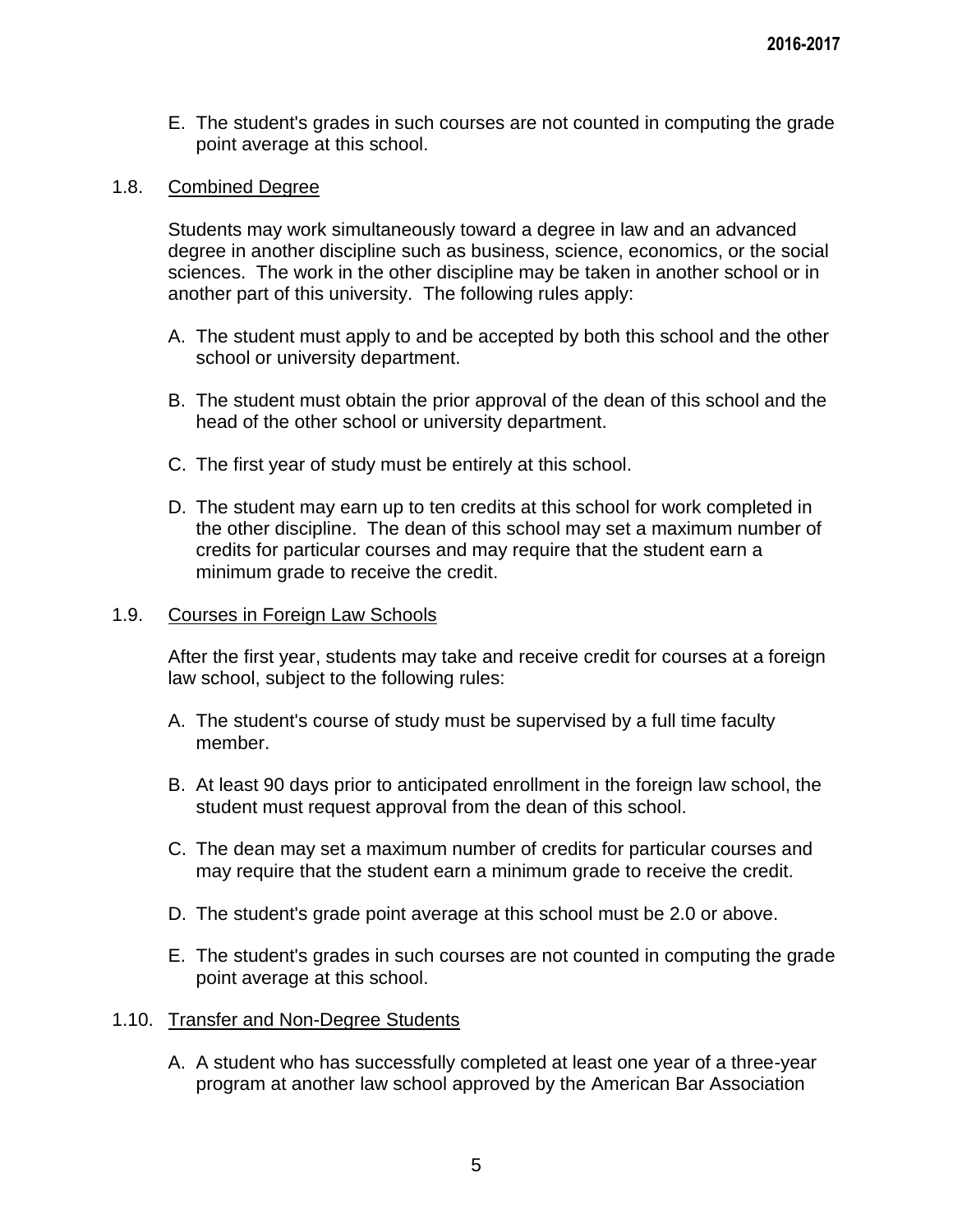may apply to transfer to this school. The dean will decide how many credits and semesters of residence will be awarded for the work at the former school.

B. Any person may apply to the dean to take courses at this school without being a candidate for the J.D. degree.

#### 1.11. Outside Employment

Students should plan to devote substantially all of their time to their law studies and related activities. Students shall not undertake remunerative employment in excess of 20 hours a week.

#### **2. ARTICLE II – EXAMINATIONS AND WRITTEN WORK FOR J.D. DEGREE**

#### 2.1. Final Examinations

Unless the instructor announces otherwise, a written final examination will be given at the end of each course.

#### 2.2. Presence at Examinations

- A. Students must be present for the final examination at its regularly scheduled time unless excused by the dean. Absent exceptional circumstances, the student must request and receive the excuse in advance of the scheduled examination. The dean may excuse a student from the regularly scheduled examination and permit the student to take an examination at another time if:
	- (1) The student has two regularly scheduled examinations on the same day and the student requests at least 10 days before the beginning of the examination period to have one of them rescheduled; or
	- (2) The dean concludes that the student is too ill to take the examination at the regularly scheduled time; or
	- (3) The dean concludes that an unforeseen, extraordinary circumstance, such as a death in the immediate family, would make it unduly burdensome for the student to take the examination at the regularly scheduled time.
- B. To reschedule an examination earlier than its regularly scheduled time, the dean must have the consent of the instructor. To reschedule an examination later than its regularly scheduled time, the dean must notify the instructor immediately of the delay and, at the earliest possible time, of the date and time at which the examination will be administered.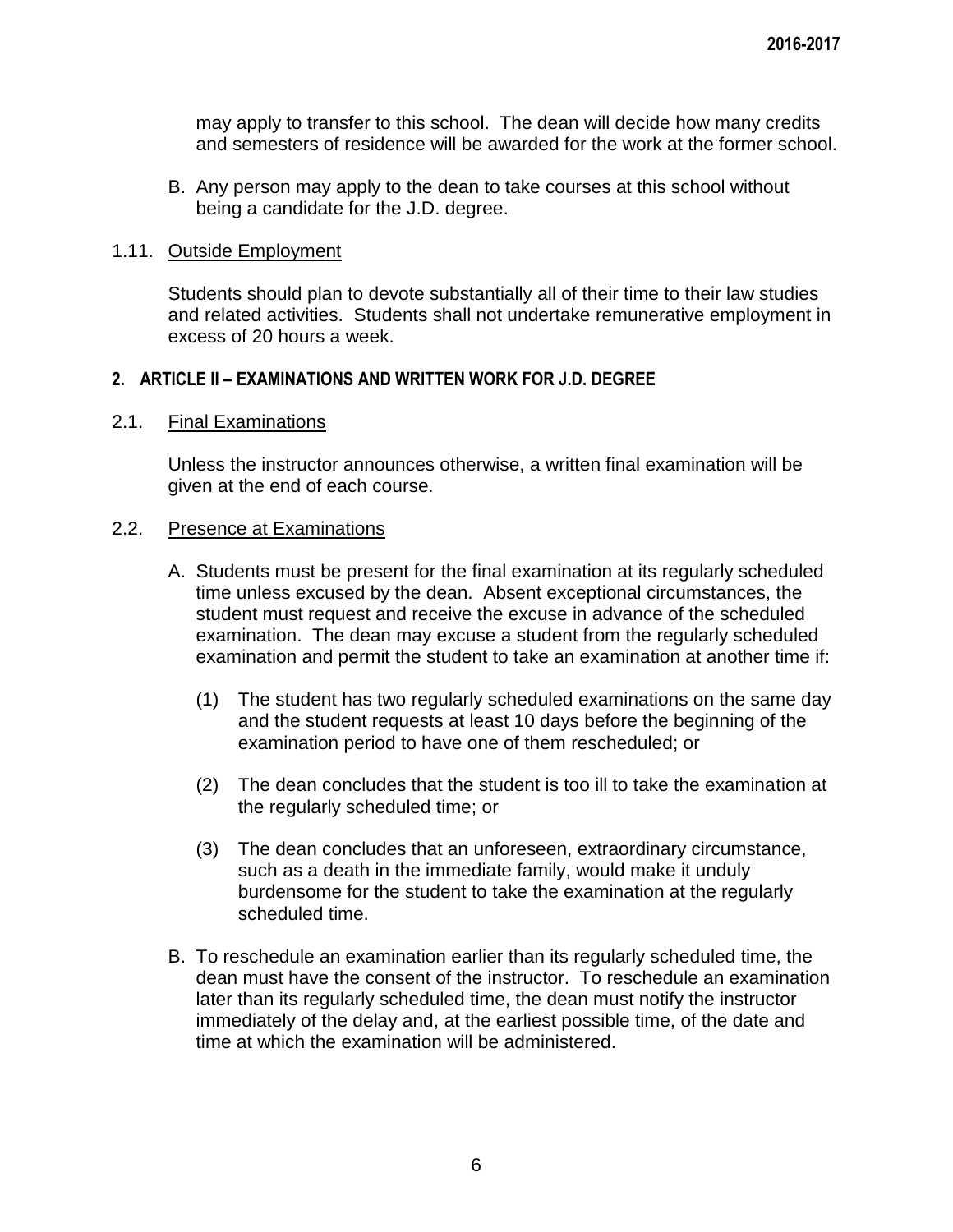#### 2.3. Examination Procedures

- A. All examinations are governed by the honor system. See paragraph 2.4.
- B. Blue-covered examination answer booklets will be supplied by the Law School. Students may not bring any blue books into the examination room and may not take any blue books out of the examination room. The Law School will also provide typing paper to students who type their examinations.
- C. Students may not bring any written material into the examination room unless (l) the instructor announces otherwise in advance, and (2) the instructions on the examination paper state that students may refer to written materials during the examination.
- D. In order to permit timely distribution of examination materials, students must be seated in the examination room at least 10 minutes before the start of the examination.
- E. Examinations are identified by an anonymous number system. Students shall write their examination number on each of their answer booklets and on their question sheets; and shall not write their names on either. Answer booklets shall be labeled serially, i.e., "Book l of 2, Book 2 of 2," etc. Students shall not write anything else until the administrator tells students to start the examination.
- F. Students are permitted to write their examination answers on a computer in the examination room under rules and restrictions established by the dean.
- G. Students who leave the room during the examination may not take their question sheets or answer booklets with them.
- H. Except as stated above, students shall not begin to write until the administrator tells the students to start. When the administrator announces that the time is up, students must stop writing immediately even if in midsentence. Answer booklets and question sheets shall be placed one inside the next and turned in immediately to the administrator. The administrator will not accept the answer booklets of students who violate these time rules; such students must turn them in at the dean's office where the violation will be noted on the cover of the answer booklets. If a student violates these time rules, the instructor must lower the grade by the amount the instructor deems justified in the circumstances.
- I. After receiving the grade in a course, a student may look over the final examination. Final examinations are kept on file for one year; after one year they are destroyed unless the instructor or the dean directs otherwise.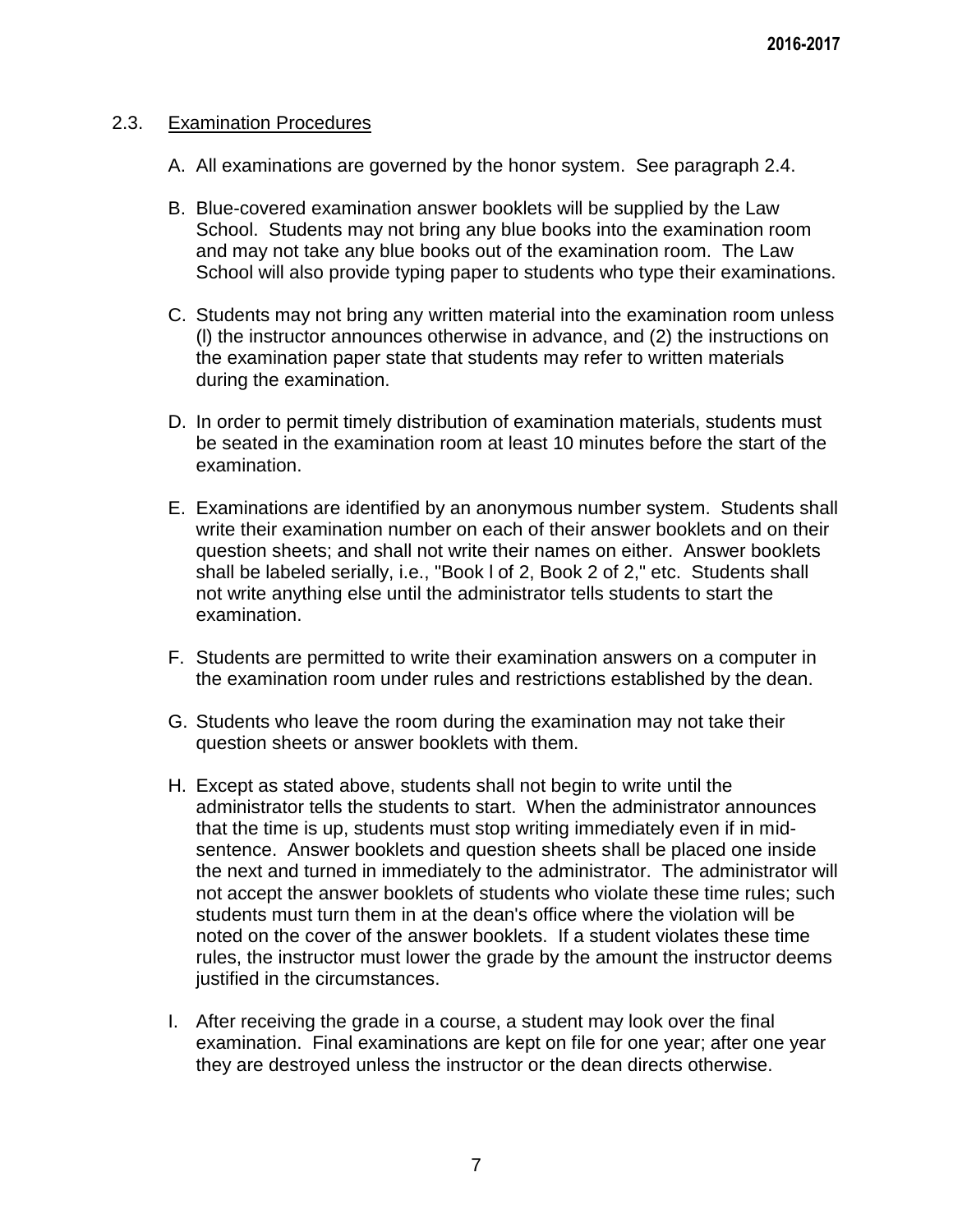J. Law students whose native language is not English and who have no previous study experience of at least one year in the English language shall be granted additional time for written examinations. The additional time shall be 20 minutes per regular exam hour.

## 2.4. The Honor System

- A. Unless the instructor announces otherwise, all written work at this school is governed by the honor system.
- B. Under the honor system students may neither give nor receive aid on written work.
- C. Any student who learns that another student has violated the honor system should report the violation to a member of the faculty or to the dean.
- D. Violations of the honor system will be treated in accordance with university disciplinary procedures.

## **3. ARTICLE III – GRADES FOR J.D. DEGREE**

### 3.1. Graded Courses

All courses, except those listed in paragraph 3.2, are graded by the following table of letter grades and numerical grade point equivalents:

| $A+$ or $A$ | 4.0 |    | 2.0                 |
|-------------|-----|----|---------------------|
| $A -$       | 3.7 | C- | $17$                |
| $B+$        | 3.3 | D+ | 1.3                 |
| B           | 3.0 |    | 1.0                 |
| <b>B-</b>   | 27  | D- | 0.7                 |
|             | 2.3 |    | 0.0                 |
|             |     |    | (See paragraph 3.5) |

The grade of "A+" may be awarded for extraordinary achievement, and will be recorded on the student's transcript, but will be counted as an "A" when computing a student's grade point average.

### 3.2. Courses Graded Satisfactory/Unsatisfactory

The following courses are graded Satisfactory/Unsatisfactory: Law 200, 234, 239, 244, 263A, 280, 408, 409, 410A-B, 411A-C, 412, 413, 414, 415, 416, 417A-B, 418, 425, 430, 445, 450, 455, 460, 470, 475, 495, and 498. Law 419 and 499 may be graded Satisfactory/Unsatisfactory, or with a letter grade, at the instructor's discretion. If an instructor wants to grade any other course Satisfactory/Unsatisfactory, he or she must obtain faculty approval before the course begins.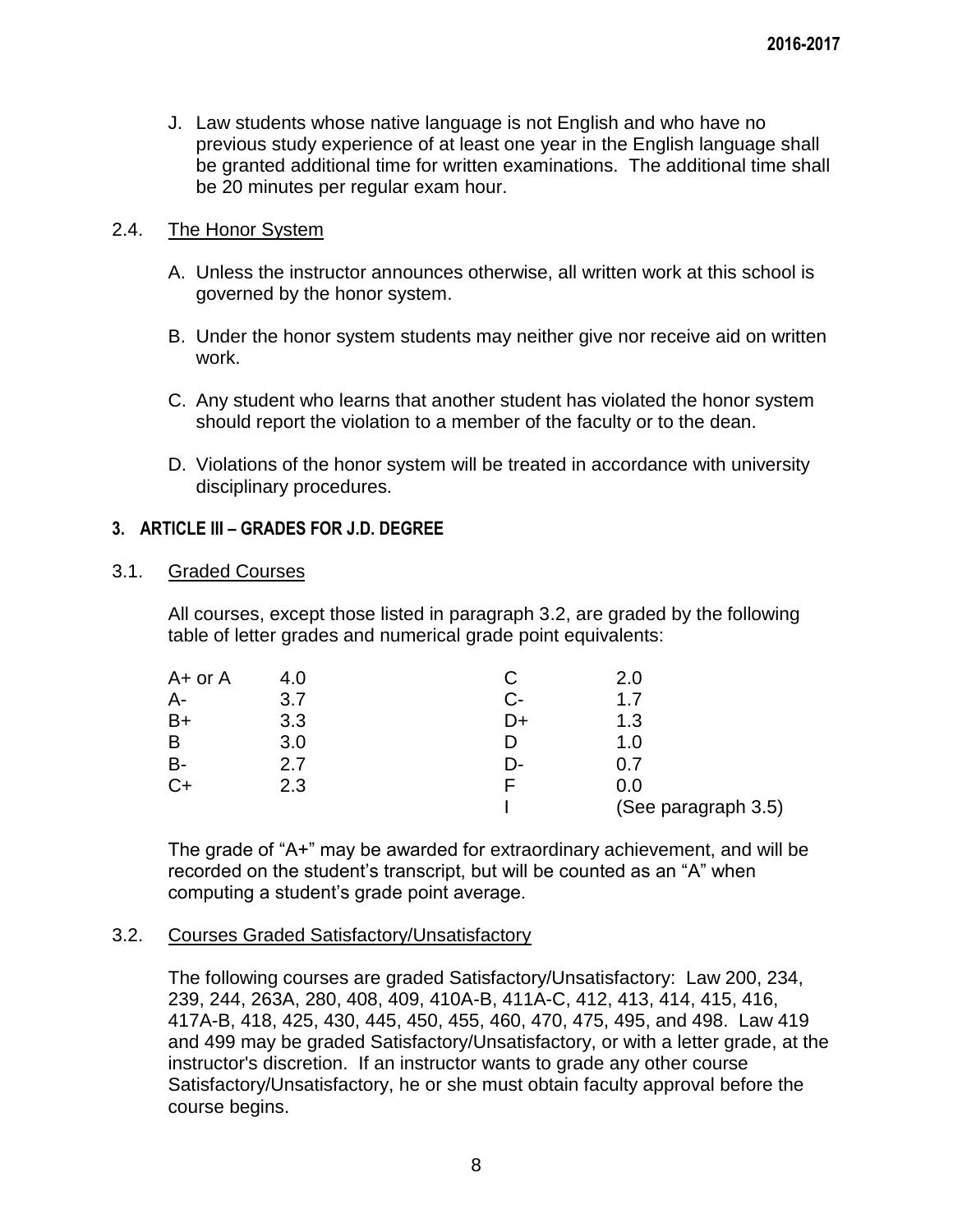## 3.3. Grade point Average

After the end of each semester students receive a cumulative grade point average for all of their work at this school. This average is computed by dividing the total grade points by the number of credits earned plus the number of credits assigned to any course in which an F was received. Work in other law schools or other parts of this university is not included in the grade point average.

## 3.4. F Grade

- A. F is a failing grade. Students who receive an F in a course do not earn any credits for that course.
- B. Students who receive an F in an elective course may repeat the course with the dean's permission. Students who receive an F in a required course must repeat the course. Both the F grade and the grade received upon repeating the course will be used to compute the cumulative grade point average except for courses repeated under Article IV.

### 3.5. Incomplete Grade

- A. The grade I means "incomplete." An instructor may give an I only when a student's work is of passing quality but is incomplete for good cause determined by the instructor. Good cause does not include extensions of time granted for convenience.
- B. A student who receives an I in a course must complete the work within the time specified by the instructor, but in no event later than the last day of the second succeeding semester in which the student is in residence at the school. When the student satisfactorily completes the course work, the instructor will change the I to a regular grade, and the student will receive credit for the course.
- C. Students who do not satisfactorily complete the course work within the time limit will receive no credit for the course, and the I will be treated as an F in computing the grade point average.
- D. An I received in a student's final semester will be treated as an F in determining whether the student has met the requirements for graduation.

# 3.6. Grade Changes

All grades except Incomplete or In Progress are final when filed by the instructor. The petition of a student seeking to have a grade changed shall be referred to an ad hoc committee of the faculty for decision without appeal. A grade may be changed only for the correction of a clerical or procedural error. No change of grade may be made on the basis of reassessment of the quality of a student's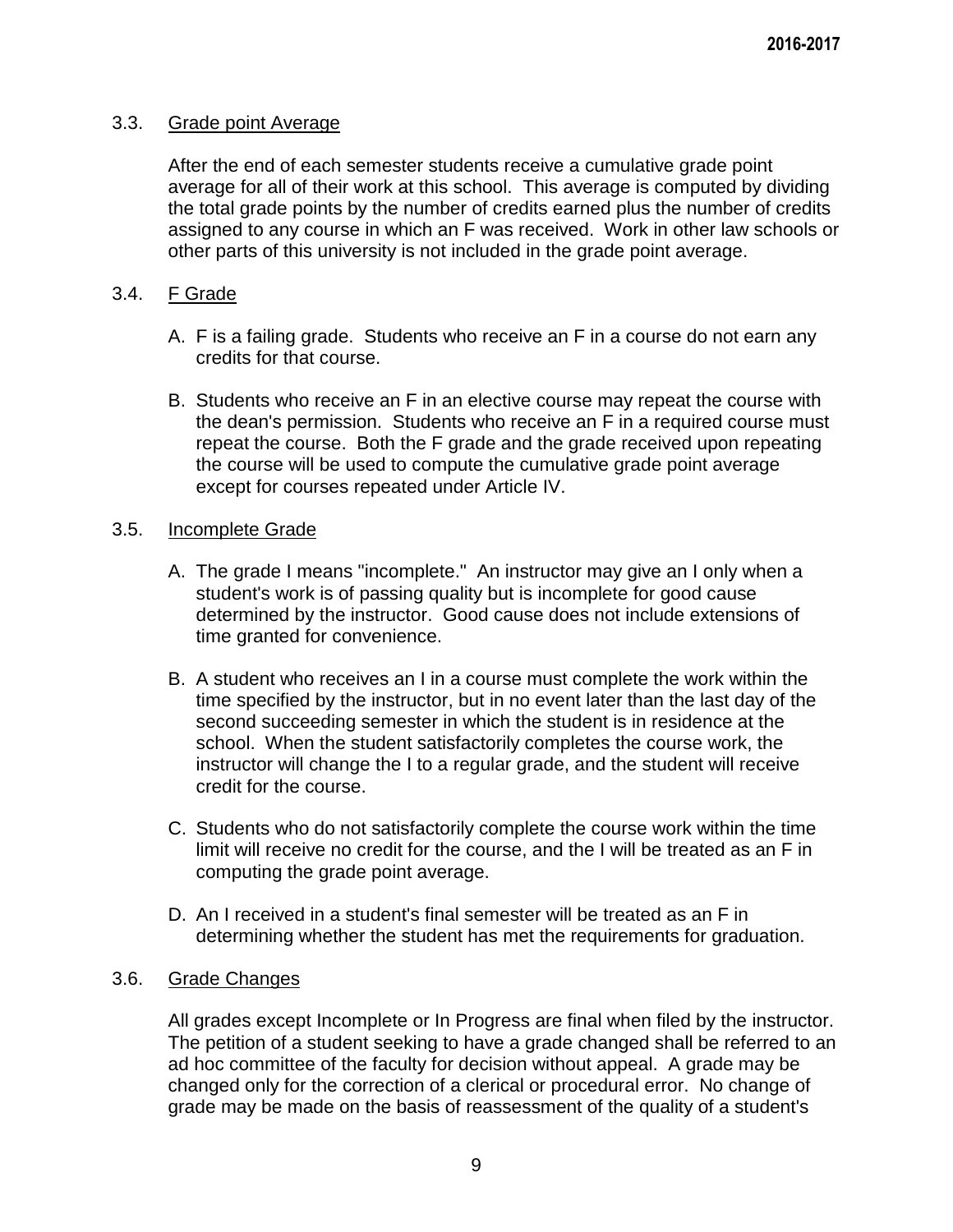work or, with the exception of Incomplete or In Progress grades, the completion of additional work. No term grade except Incomplete may be revised by reexamination. The ad hoc committee shall be comprised of three faculty members, selected by random drawing from the voting faculty (excluding the instructor involved). After hearing the matter and making its determination, the ad hoc committee shall report its action to the faculty and shall thereupon be discharged.

#### 3.7. Grading in the First-Year Sectioned Courses

It is the sense of the faculty that inequity in grading in the first-year sectioned courses should be avoided. In first-year sectioned courses, not including legal research and writing courses, faculty members should distribute grades as follows:

| A+, A, A-    | 20 percent (plus or minus 3 percent) |
|--------------|--------------------------------------|
| B+, B, B-    | 60 percent (plus or minus 3 percent) |
| C+ and below | 20 percent (plus or minus 3 percent) |

No faculty member shall sign a grade report deviating from this distribution without attaching thereto a written explanation of the reason for the deviation. Faculty members grading courses that are subject to this prescribed distribution are encouraged within the prescribed parameters to distribute grades such that the mean of the grades awarded, expressed as GPA, is 3.0 plus or minus 0.1.

For the legal research and writing courses, faculty should distribute grades as follows:

20% A/A-55% B+/B 20% B-/C+ 5% C or below

No faculty member shall sign a grade report deviating from this distribution without attaching thereto a written explanation of the reason for the deviation. The mean of the grades awarded shall not be more than 3.3 and not less than 3.0; grades lower than a C are not factored into the mean.

Effective for students entering law school in Fall 2015 and beyond:

3.7. Grading in First-Year Sectioned Courses

It is the sense of the faculty that inequity in grading in the first-year sectioned courses should be avoided. In first-year sectioned courses, faculty members should distribute grades as follows:

A+, A, A- 30 percent (plus or minus 3 percent)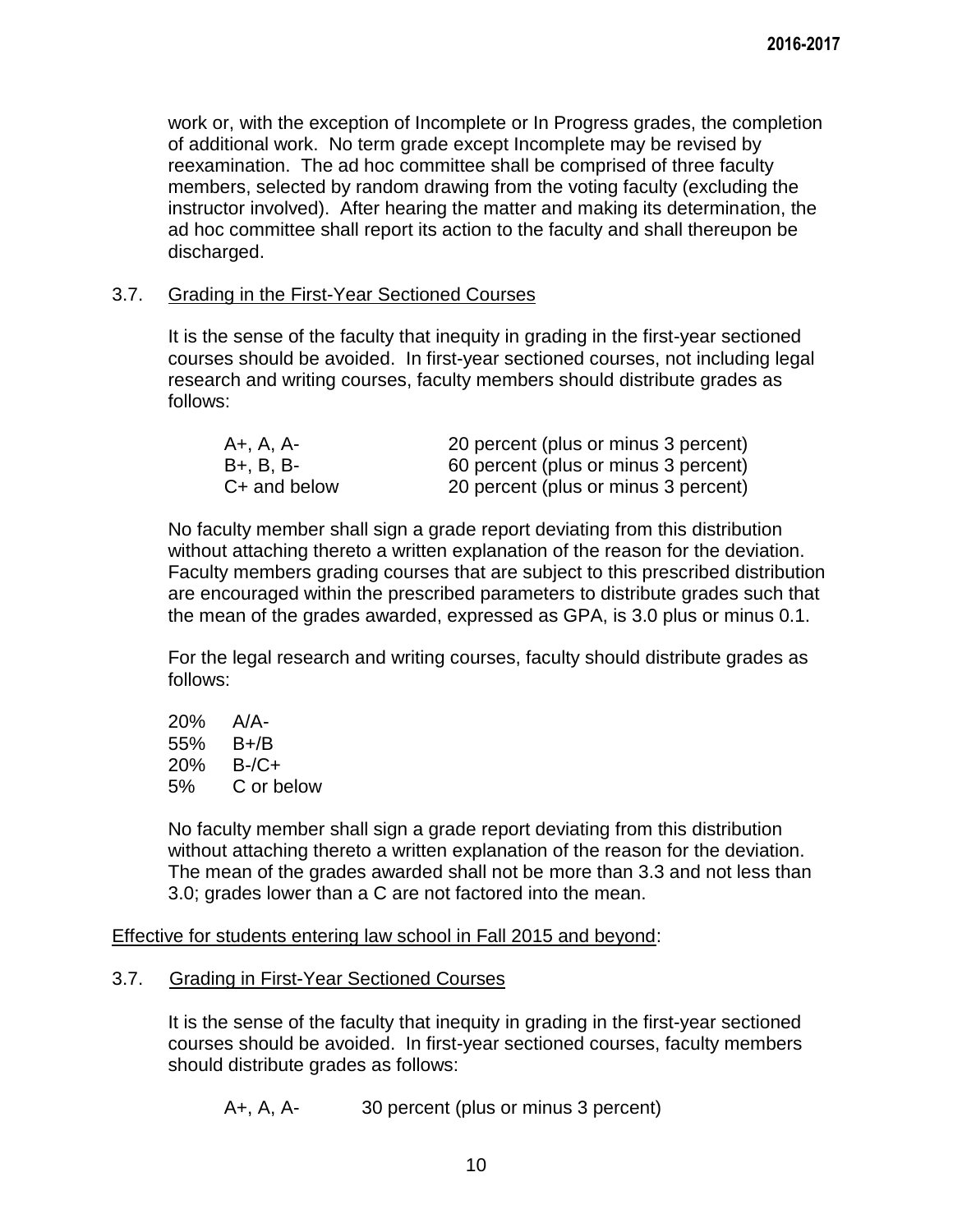B+, B, B- 65 percent (plus or minus 3 percent) C+ and below 5 percent (plus or minus 3 percent)

No faculty member shall sign a grade report deviating from this distribution without attaching thereto a written explanation of the reason for the deviation. Faculty members grading courses that are subject to this prescribed distribution are encouraged within the prescribed parameters to distribute grades such that the mean of the grades awarded, expressed as GPA, is 3.3 plus or minus 0.05.

## **4. ARTICLE IV -- DISQUALIFICATION AND REINSTATEMENT FOR J.D. DEGREE**

### 4.1. Good Standing

A student is in good standing if his or her cumulative grade point average at the end of the second, fourth, sixth or final semester is 2.0 or above. The grade point average is computed to the nearest tenth; numbers .050 and above will be rounded off to the next highest tenth.

#### Effective for the students entering the law school in Fall 2015 and beyond:

#### 4.1. Good Standing

A student is in good standing if his or her cumulative grade point average at the end of the second, fourth, sixth or final semester is 2.3 or above. The grade point average is computed to the nearest tenth; numbers .050 and above will be rounded off to the next highest tenth.

### 4.2. Academic Probation

A student whose cumulative grade point average at the end of the second semester is below 2.0, but not below 1.7, will be on academic probation and subject to the following conditions:

- A. If the cumulative grade point average is 1.8 or above, the student must repeat each course in which a grade of D+ or lower was received. The student may elect to repeat any course in which a grade of C- was received.
- B. If the cumulative grade point average is less than 1.8, the student must repeat the entire first-year curriculum. The student may elect not to repeat up to five units in which a grade of C or higher was received. In addition, the dean may exempt a student from repeating Introduction to Law and/or Legal Research and Writing, if the student received a grade of C or higher in the course, and if the dean determines that repetition of the course would not significantly contribute to the student's legal education.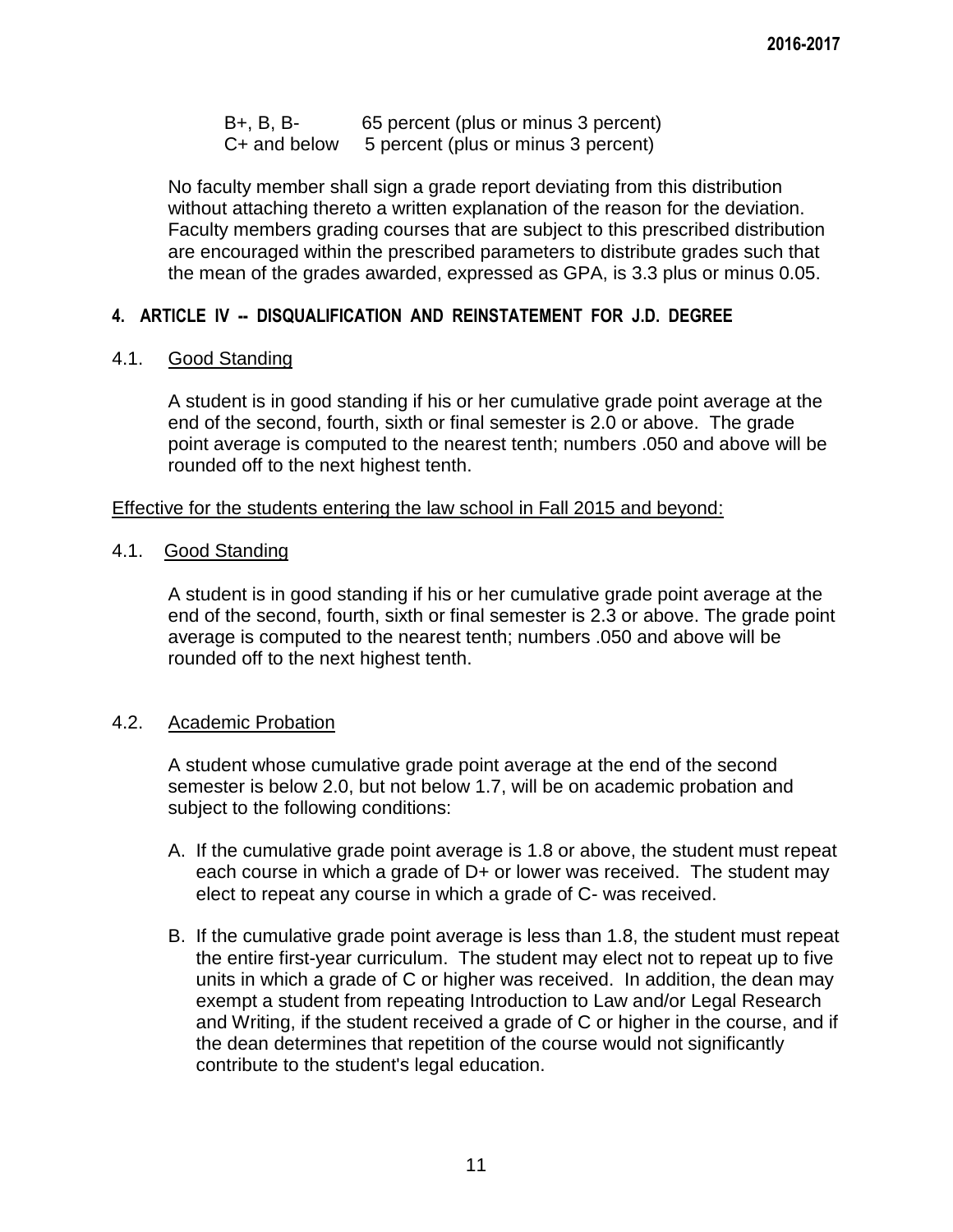- C. The dean must approve the student's study list before the end of the first week of classes each semester. The maximum course load permitted for a student who is on academic probation is 15 units per semester.
- D. The student must attend class regularly as required by paragraph 1.5.
- E. Students who are on probation will be disqualified from law school if their grade point average at the end of their fourth semester (i.e., at the end of the probationary year) is below 2.0. No petition for reinstatement will be considered if a student is disqualified after two semesters on academic probation, except if the student is disqualified in his or her sixth or final semester.

## Effective for students entering the law school in Fall 2015 and beyond:

## 4.2. Academic Probation

A student whose cumulative grade point average at the end of the second semester is below 2.3, but not below 2.0, will be on academic probation and subject to the following conditions:

- A. If the cumulative grade point average is 2.1 or above, the student must repeat each course in which a grade of C- or lower was received. The student may elect to repeat any course in which a grade of C was received.
- B. If the cumulative grade point average is less than 2.1, the student must repeat the entire first-year curriculum. The student may elect not to repeat up to five units in which a grade of C+ or higher was received. In addition, the dean may exempt a student from repeating Introduction to Law and/or Legal Research and Writing, if the student received a grade of C+ or higher in the course, and if the dean determines that repetition of the course would not significantly contribute to the student's legal education.
- C. The dean must approve the student's study list before the end of the first week of classes each semester. The maximum course load permitted for a student who is on academic probation is 15 units per semester.
- D. The student must attend class regularly as required by paragraph 1.5.
- E. Students who are on probation will be disqualified from law school if their grade point average at the end of their fourth semester (i.e., at the end of the probationary year) is below 2.3. No petition for reinstatement will be considered if a student is disqualified after two semesters on academic probation, except if the student is disqualified in his or her sixth or final semester.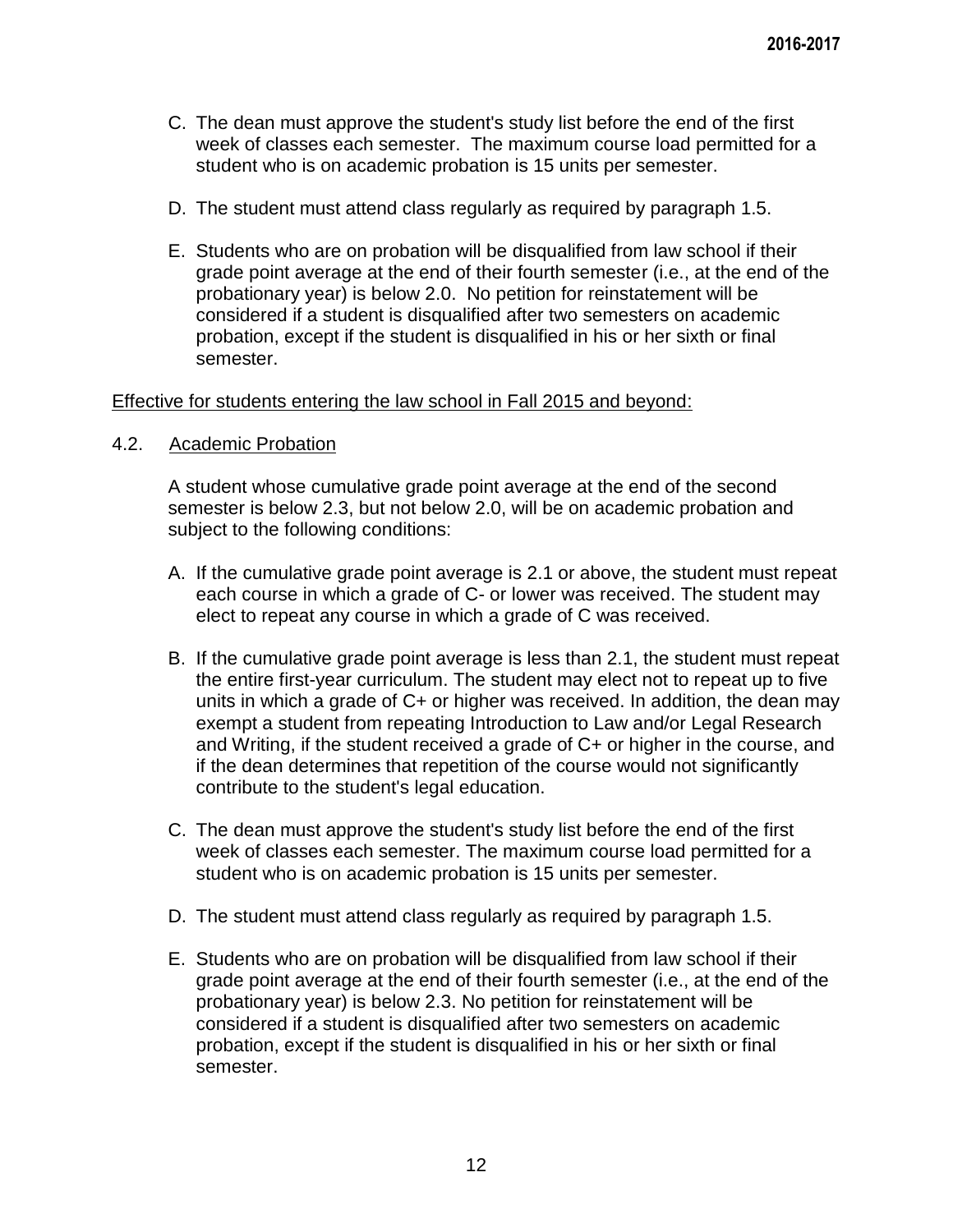### 4.3. Disqualification

Except as provided in paragraph 4.2, a student will be disqualified if the student's cumulative grade point average is below 2.0 at the end of the second, fourth, sixth or final semester.

## Effective for students entering the law school in Fall 2015 and beyond:

## 4.3. Disqualification

Except as provided in paragraph 4.2, a student will be disqualified if the student's cumulative grade point average is below 2.3 at the end of the second, fourth, sixth or final semester.

### 4.4. Reinstatement (By Petition)

Students who are disqualified may petition the Academic Appeals Committee of the Faculty for reinstatement, which may be granted pursuant to the following criteria and conditions, unless the inability to do satisfactory work is sufficiently manifest that reinstatement would inculcate false hopes, constitute economic exploitation or deleteriously affect the education of other students.

## A. Criteria

(1) Within Two Years of Disqualification

Petitions for reinstatement in the two years following disqualification will be granted only if in the judgment of the Academic Appeals Committee of the Faculty the student makes an affirmative showing that the student possesses the requisite ability and capacity to complete his or her studies at this school, and that exceptional circumstances prevented the student from demonstrating such ability and capacity. Factors such as an over-commitment to extracurricular activities will not be considered "exceptional circumstances."

### (2) Two Years or More After Disqualification

Petitions for reinstatement two or more years after disqualification may be granted in the discretion of the Academic Appeals Committee of the Faculty if, in its judgment, the nature of the student's work, activities or studies during the interim indicate a substantially stronger potential for law study and success in completion of his or her studies at this school. Petitions must include a detailed description of the student's work, activities, and studies since disqualification.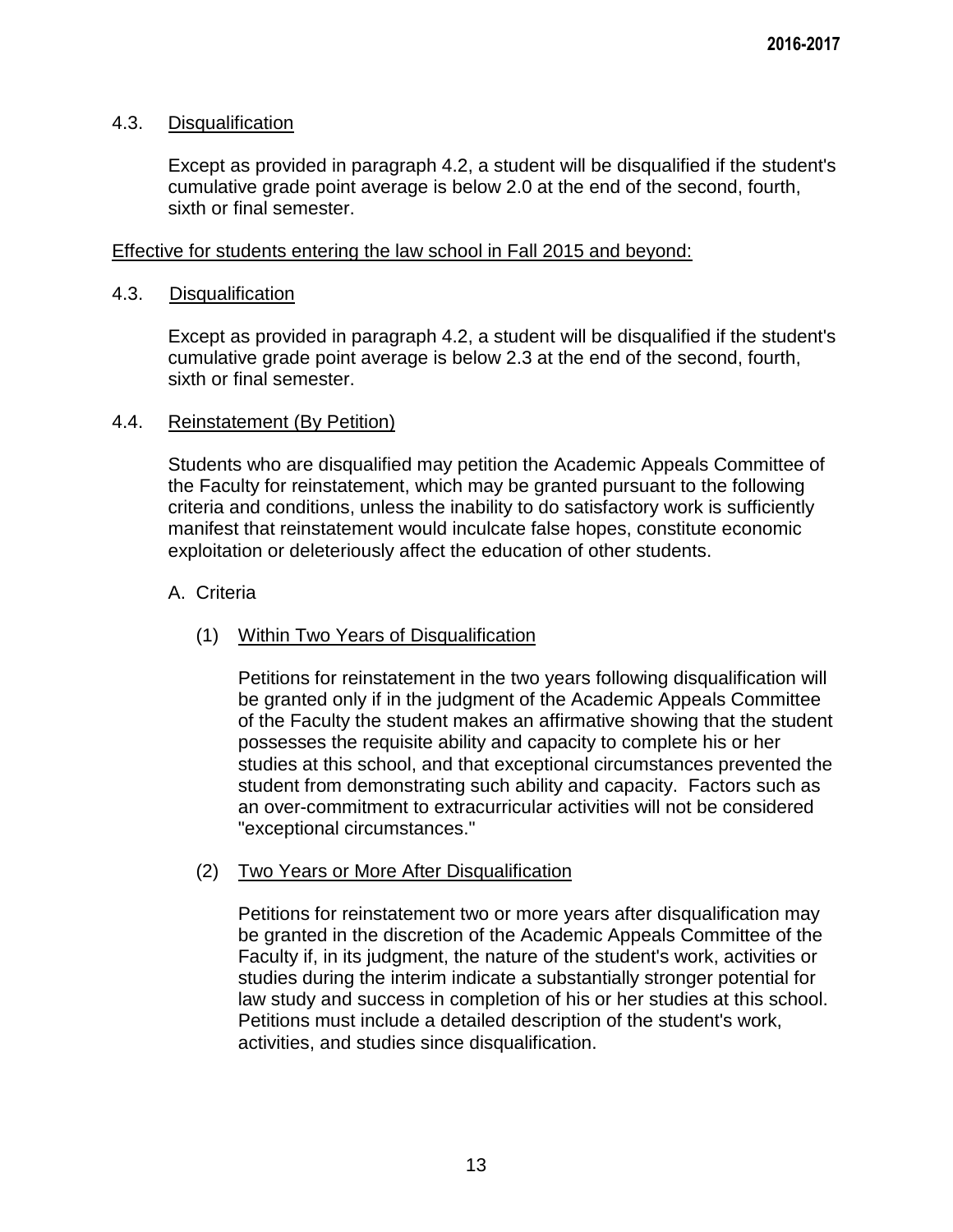(3) Subsequent Disqualification

No petition for reinstatement will be considered if a student is academically disqualified for a second time at any time after initial reinstatement, except that students disqualified at the end of their sixth or final semester may petition the Academic Appeals Committee of the Faculty for permission to return for one or more additional semesters of study to complete requirements for graduation.

B. Conditions of Reinstatement by Petition

If the Academic Appeals Committee of the Faculty grants a petition for reinstatement, it may in its discretion impose any conditions reasonably related to the student's academic performance. Petitions will rarely be granted without imposition of conditions. Conditions that may be imposed include the following:

- (1) Repetition of any or all courses in which the student received a grade of C- or below, or a grade of Unsatisfactory.
- (2) Repetition of the entire first-year curriculum. This condition is mandatory if a student is disqualified at the end of the second semester.
- (3) Any other conditions reasonably relevant to the perceived situation that produced the disqualification or to rectification of the student's academic position.
- C. Petitions

Petitions for reinstatement after disqualification in the spring semester must be filed in the dean's office no later than 20 days after the date of written notification of disqualification. Petitions for reinstatement after disqualification in the fall semester shall be filed within 10 days of the date of written notification of disqualification. Petitions should include a statement of facts demonstrating that the student meets the criteria set forth in 4.4A, and a statement of any conditions the student believes should be imposed under 4.4B, particularly as to any courses the student wishes to repeat.

- D. Hearings
	- (1) Reinstatement petitions will be heard by the Academic Appeals Committee of the Faculty. The committee will schedule a hearing on a petition as soon as is practicable after receipt of the petition. Students are entitled to appear before the committee and may be accompanied by a representative. Determinations of the committee are by majority vote. The dean who is the committee chair, shall not have a vote. Decisions of the committee are not appealable.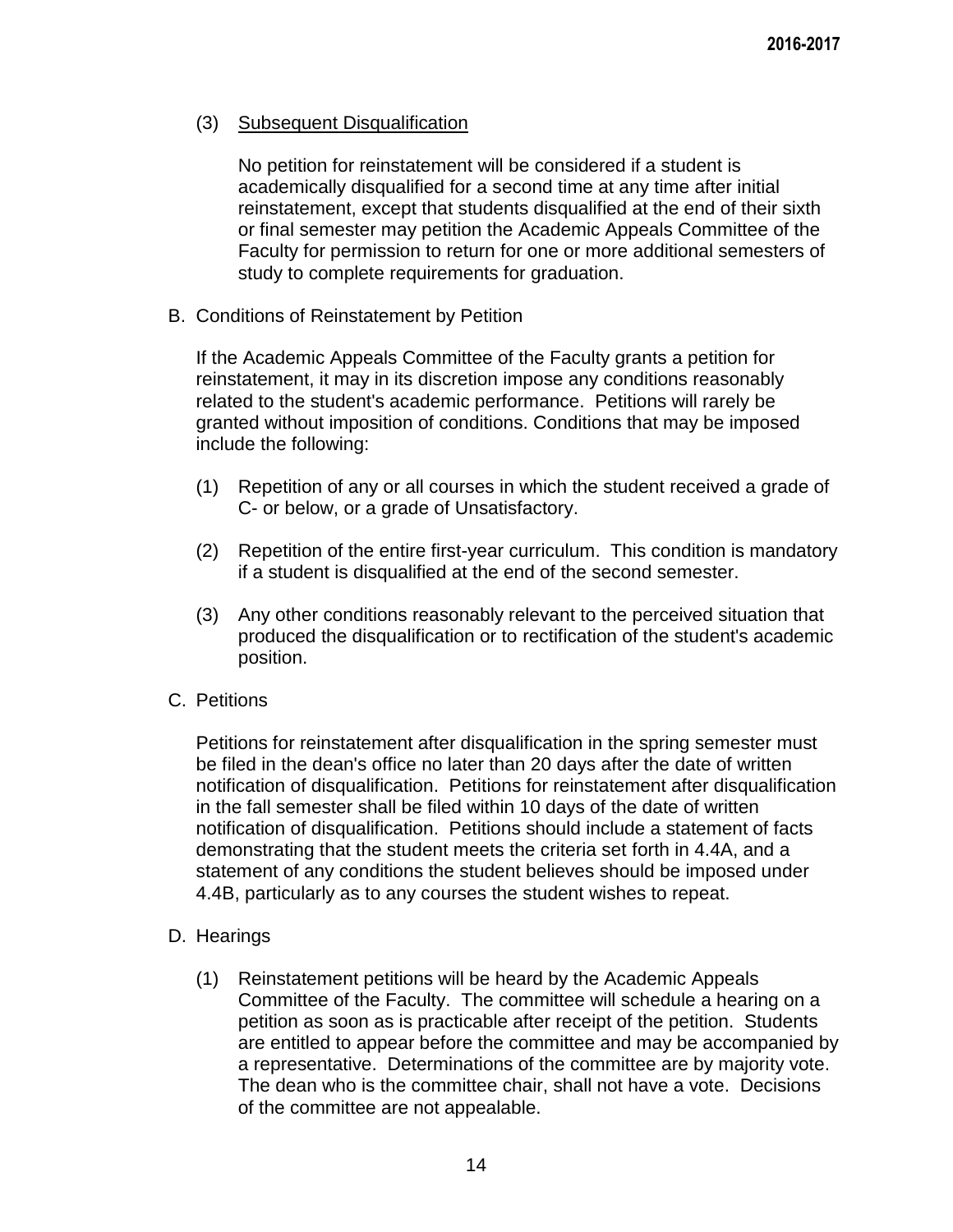(2) Students may ask to remove up to two members of the committee without stating a reason.

## 4.5. Grading on Repeated Courses

The law school transcript will reflect all grades that are received. On repeated courses, however, only the later grade will be used to compute the cumulative grade point average.

## 4.6. Credit for Courses Repeated

If a student repeats a course, only those credits earned on the second taking of the course will be counted toward the requirements for the J.D. degree.

## 4.7. Four-year Program

Depending upon the number of courses to be repeated, the Academic Appeals Committee of the Faculty in its discretion may authorize or require that a student extend his or her academic program over a maximum period of four years not including semesters on academic probation prior to disqualification.

4.8. Academic Advisory Status (Effective for students entering law school in Fall 2015 and beyond)

A student whose cumulative grade point average is in the bottom ten percent of the class at the end of the second or fourth semester will be placed under "Advisory Status," an internal designation that will not appear on the transcript, and subject to the following conditions:

- A. The student must meet with the Dean to discuss course selection and other strategies to improve academic and professional outcomes; and
- B. The student is subject to a limit of 15 units per term over the next two terms.

# **5. ARTICLE V -- ALTERING THE ACADEMIC PROGRAM FOR J.D. DEGREE**

### 5.1. Dropping and Adding Courses

- A. During the first eight calendar days of the semester in which a course begins, a student may drop or add the course by web registration.
- B. After the eight-day period students may drop or add a course only with the dean's approval, which will be given only in exceptional cases.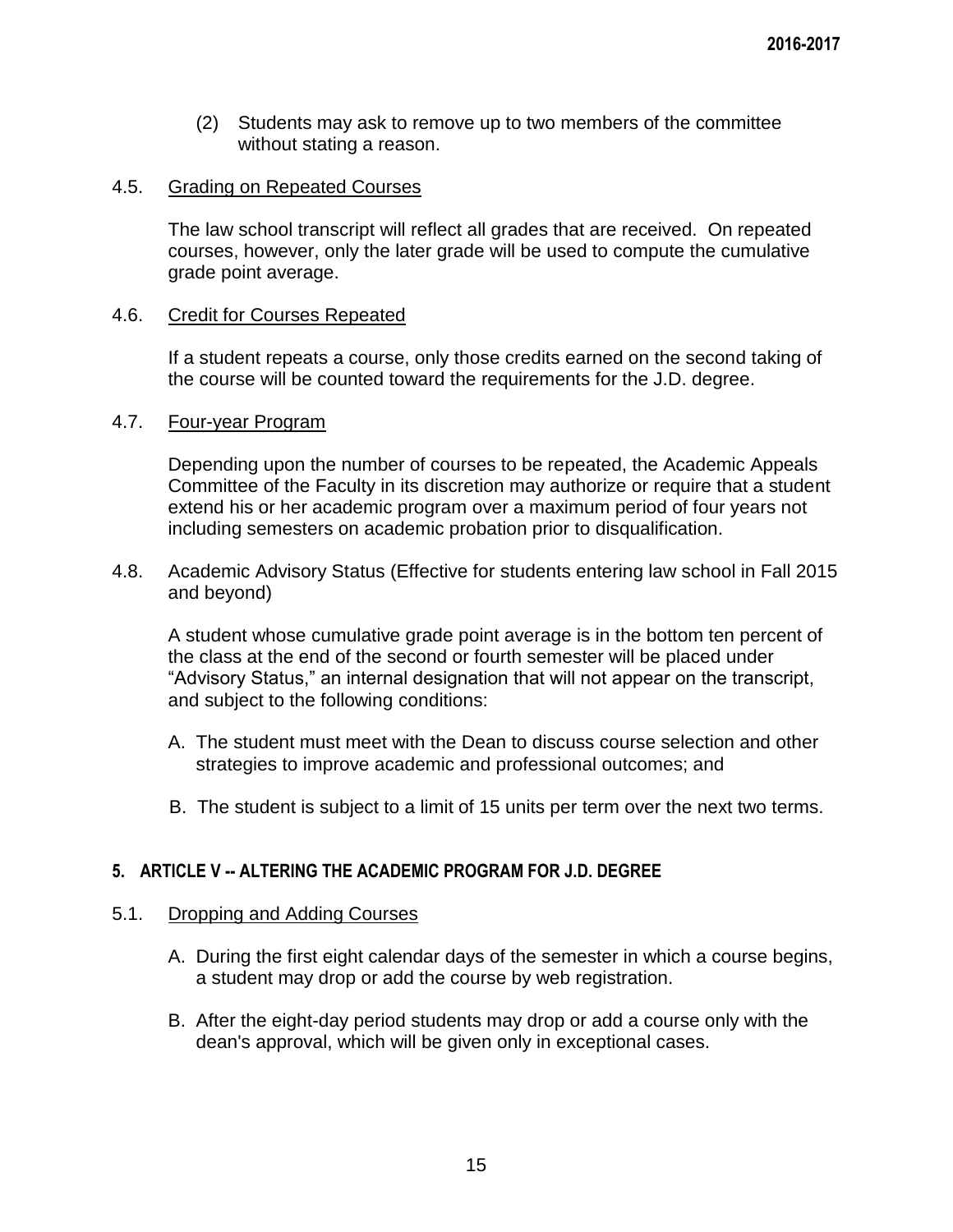## 5.2. Planned Educational Leave

After the first year students may apply to the dean for planned educational leave. Planned educational leave is defined by university regulations as a pause in a student's formal education to permit the student to clarify educational goals, gain job experience, mature, gain self-knowledge, or solve personal problems, so that the student may return with greater prospects of academic success. Further information about planned educational leave is available in the administrative office.

### 5.3. Withdrawal

Students who wish to withdraw from school on or before the last class day of a semester, shall give the dean's office a notice of withdrawal and a statement of the reasons for withdrawal. Students may not withdraw after the last class day of a semester without the dean's permission. Students will receive no grades or credits for the semester in which they withdraw.

#### 5.4. Readmission

- A. Students who withdraw from school after completion of their first semester may petition the Academic Appeals Committee of the Faculty for readmission. In exercising its discretion to readmit, the committee will consider, among other things, the timing and reasons for the withdrawal, the activities after withdrawal, and the prospects of successfully completing law school. Petitions under this rule are granted only in exceptional circumstances. In granting a petition the Academic Appeals Committee of the Faculty may, in its discretion, impose the conditions contained in paragraph 4.4.
- B. Students who seek to withdraw for non-academic reasons before completion of their first semester may petition the Dean to be permitted to return as an entering first-year student no later than the next academic year. If such a withdrawing student wishes to return after the succeeding academic year, he or she must apply as an entering student; the application will be given no preference over those of other applicants.

### 5.5. Extended Academic Program

Normally students must take enough courses each semester to graduate in three years. Students who face serious hardship caused by finances, family responsibilities, or the like, may seek the dean's permission, at any time after acceptance to the school, to take a reduced course load for one or more semesters, thereby extending their academic program over a maximum of four years (or a maximum of five years in the case of students who extend their academic program and who are granted a Planned Educational Leave pursuant to paragraph 5.2). Students must earn at least 10 credits per semester and meet the grade point requirements stated in paragraph 4.l. Not more than five percent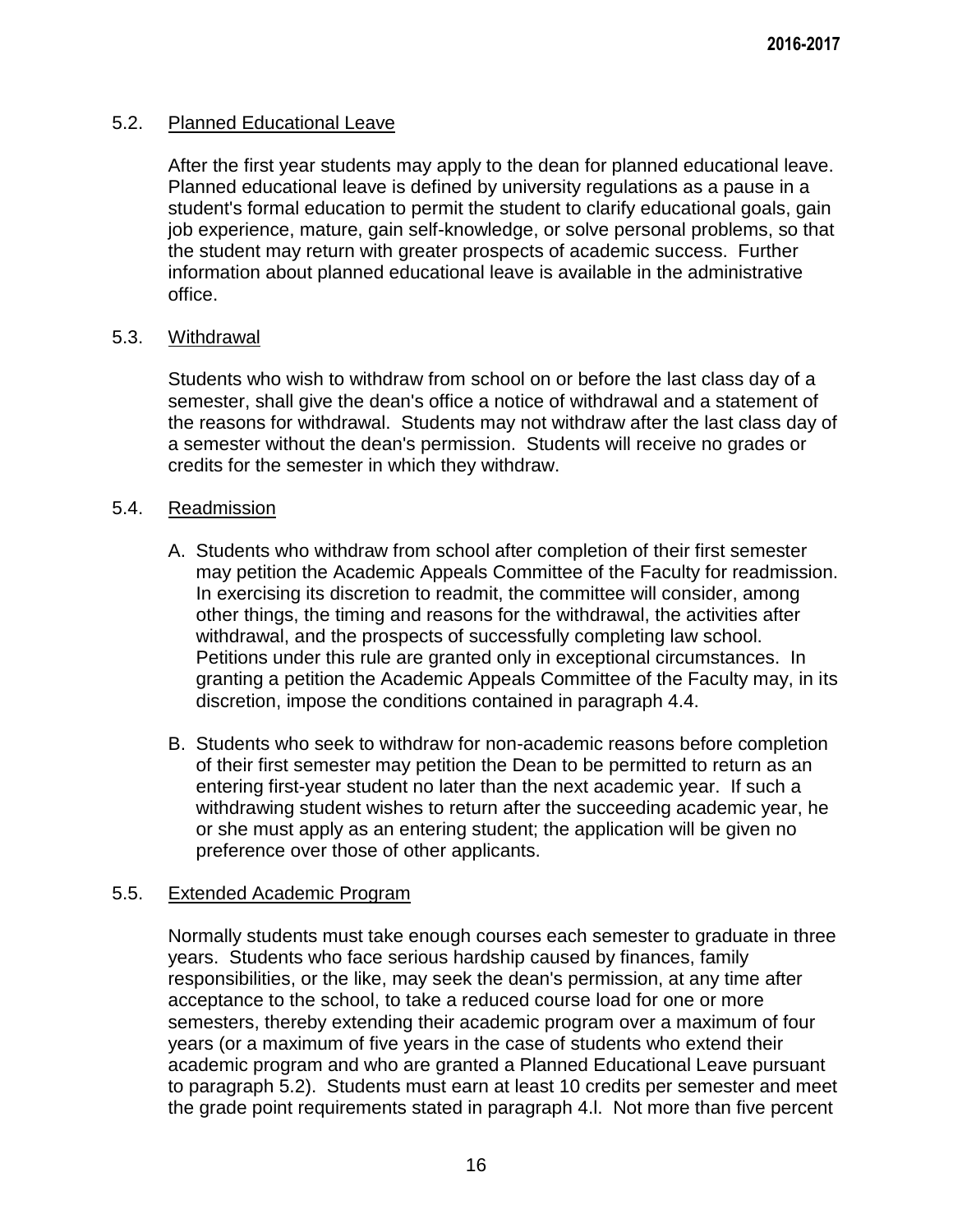of the total student body may take a reduced course load under this rule at any one time.

### **6. ARTICLE VI -- COURSE OF STUDY FOR LL.M. DEGREE**

#### 6.1. Requirements for LL.M. Degree

To earn an LL.M. degree, a graduate law student must:

- A. pass all required courses;
- B. earn twenty semester credits;
- C. complete two semesters in residence;
- D. if a graduate of a United States law school, write a graded thesis having a semester credit value of between four to eight units; or
- E. if a graduate of a foreign law school, write an analytically rigorous legal research paper, either as part of a seminar or for an independent study project worth at least two semester units of credit, which is completed within the two semesters of the graduate program and is equivalent in quality and substance to the writing project required of candidates for the J.D. degree under paragraph 1.4C;
- F. have a cumulative grade point average of at least 2.0 at the end of the program. The grade point average shall be determined on the basis of letter grades. This rule applies even for LL.M. students who elect "Satisfactory"/ "Unsatisfactory" grading as provided in paragraph 6.3D or paragraph 6.3E. The grade point average is computed to the nearest tenth; numbers 0.50 and above will be rounded off to the next highest tenth.

### 6.2. Program of Study

- A. For graduates of United States law schools, the graduate law program consists of elective courses and a thesis together comprising twenty semester units of credit.
- B. For graduates of foreign law schools, the graduate law program consists of two required courses, or their equivalent, worth three semester units of credit, and elective courses worth a total of 17 semester units of credit. The required courses are Law 200A, Introduction to the Law of the United States, a one semester, two-unit course; and Law 207, Legal Research, a one-unit course.
- C. On a showing that the LL.M. student has already received credit for courses equivalent to the required courses, the LL.M. director may waive either or both of the required courses. If the director waives a required course, the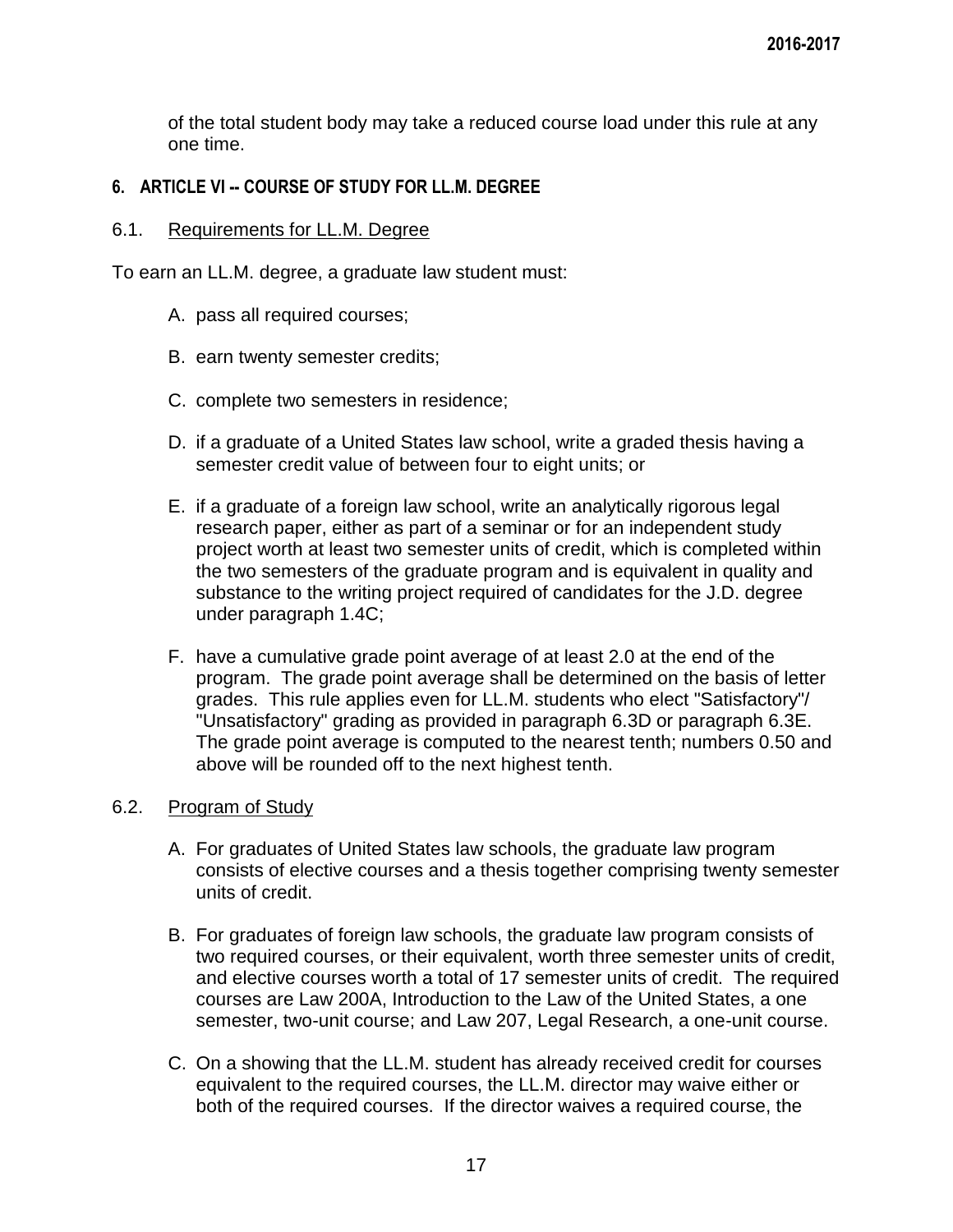director may require the student to take other courses specially designed for, or of special value to LL.M. students.

- D. With the approval of the LL.M. Director and the candidate's faculty advisor, graduates of a foreign law school may, in lieu of the writing requirement contained in 6.1E, write a graded thesis equivalent in quality and substance to a substantial law review article worth between four to eight semester units of credit.
- E. Credits earned in an approved LL.M. preparation program may be considered the equivalent of the course entitled Introduction to the Law of the United States, but shall not transfer to reduce the 20 semester units of credit required to earn an LL.M. degree.
- F. LL.M. students may enroll in any course. Enrollment in clinical courses requires approval of the instructor and completion of any prerequisite requirements. Students may not receive credit for courses that are substantially similar to courses previously taken at a law school.
- G. With the consent of the LL.M. director, and on a showing that the course complements the student's course of study or research, an LL.M. student may enroll in one course (up to three units) offered by University departments outside the law school.
- H. The policy on the transfer of UC Davis LL.M. students into the J.D. program is as follows:
	- (a) UC Davis LL.M. students will be eligible for admission into the J.D. program as transfer students. This policy does not apply to LL.M. students from other law schools or to students in the U.C. Davis LL.M. Program in International Commercial Law.
	- (b) UC Davis LL.M. students who desire to enter the J.D. program will not be required to take the LSAT.
	- (c) UC Davis LL.M. students who desire to enter the J.D. program must submit a statement of purpose indicating their reasons for wishing to enter the J.D. program and how completion of the J.D. program will enhance their career goals.
	- (d) The decision as to whether to accept a UC Davis LL.M. student for transfer into the J.D. program will be made on the basis of the student's academic performance as a UC Davis LL.M. student, the information contained in the student's LL.M. application, the LL.M. student's statement of purpose, and any recommendations that have been submitted by UC Davis professors. A recommendation by a UC Davis professor is not required for a positive decision.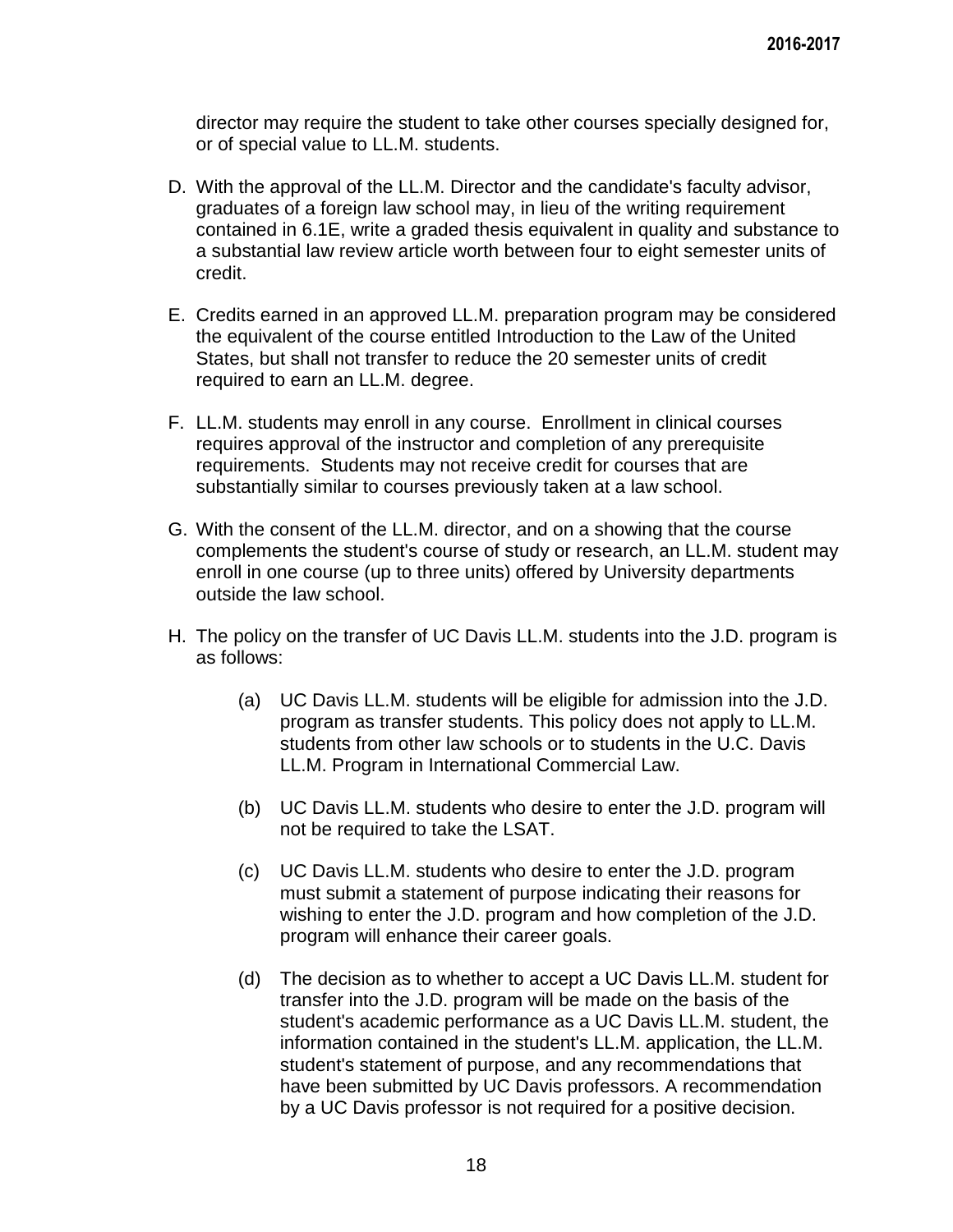- (e) UC Davis LL.M. students and UC Davis LL.M. graduates who are interested in transferring into the J.D. program may request consideration for transfer. Requests for transfer will not be accepted during a UC Davis LL.M. student's first semester nor more than three years after graduating from the UC Davis LL.M. program.
- (f) In consultation with the Chair of the Admissions Committee and the Director of the LL.M. program, the Dean shall be responsible for consideration of requests by UC Davis LL.M. students for transfer into the J.D. program.
- (g) The primary criterion for acceptance into the J.D. program shall be academic performance at UC Davis during the two semesters of the LL.M year. UC Davis LL.M. students who have not achieved a grade point average of 3.0 at the conclusion of the LL.M. academic year will generally not be accepted. In calculating the grade point for transfer purposes, grades for Introduction to American Law and Legal Research will not be counted. To be eligible for transfer to the J.D. program, UC Davis LL.M. students must have at least 15 units of graded coursework.
- (h) UC Davis LL.M. students who are accepted for transfer into the J.D. program will receive credit toward the J. D. degree for all coursework completed during their LL.M. program except Introduction to American Law and Legal Research.
- (i) UC Davis LL.M. students accepted for transfer into the J.D. program must take all first year courses except for first year courses completed during their LL.M. year.
- (j) UC Davis LL.M. students transferring into the J.D. program must complete all requirements for the J.D. degree no later than 84 months after beginning the LL.M. program.
- (k) UC Davis LL.M. students will receive an LL.M. degree upon successful completion of the LL.M. program and will receive a J.D. degree upon successful completion of the J.D. program. UC Davis LL.M. students accepted for transfer into the J.D. program must choose one of the following options:

JD Program A: The former LL.M. student completes all three years of a standard J.D. program. The former LL.M. student retains the LL.M. degree but receives no credit for any LL.M. course work.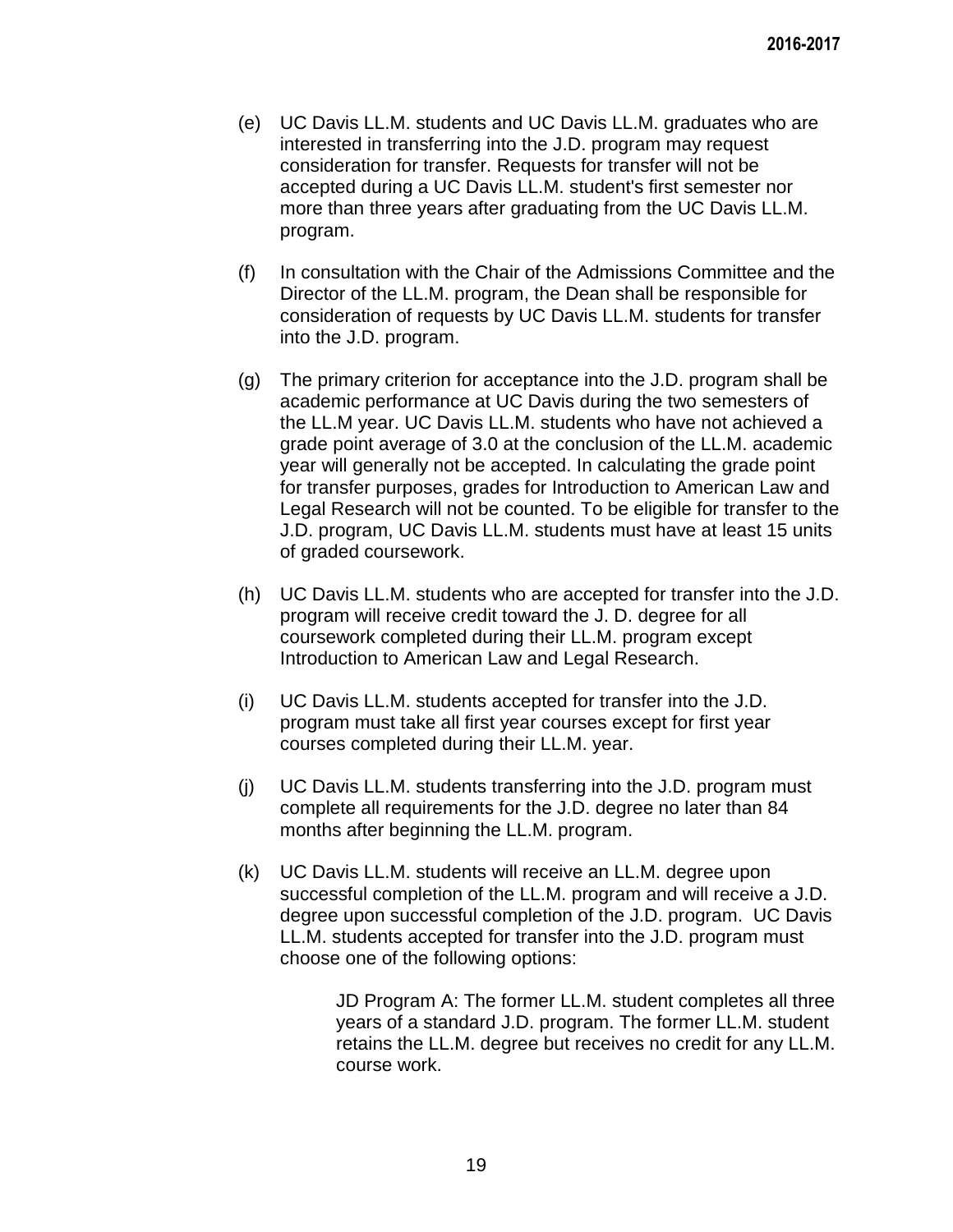JD Program B: UC Davis LL.M. students who are accepted into the J.D. program and who choose this option will be considered holders of the LL.M. degree until completion of the J.D. program. Because the J.D. degree is based in significant part upon work completed for the LL.M. degree, the LL.M. degree will at the time of graduation from the J.D. program merge completely into the J.D. degree and will no longer exist as an independent degree.

- (l) LL.M. students with a J.D. degree from an American law school will be ineligible for transfer into the J.D. program.
- (m) The above procedure is the exclusive means by which UC Davis LL.M. students may be admitted to the J.D. program.
- I. LL.M. students may not receive credit toward their degree for courses taken at another law school.

### 6.3. Examinations, Written Work, and Grades

- A. Unless otherwise provided in this Article, all provisions in Articles II and III regarding examinations, written work, and grades applicable to J.D. students apply as well to LL.M. students.
- B. Law students whose native language is not English and who have no previous study experience of at least one year in the English language shall be granted additional time for written examinations. The additional time shall be 20 minutes per regular exam hour.
- C. Professors shall grade LL.M. candidates on the same basis as J.D. candidates.
- D. Prior to the last day of a semester, LL.M. candidates may elect to receive "Satisfactory"/ "Unsatisfactory" grades instead of a letter grade in any graded course.
- E. Upon completing the LL.M. program, LL.M. candidates may elect to have their entire transcript converted to "Satisfactory"/
- F. "Unsatisfactory" grading.
- G. For purposes of the conversions in paragraphs D and E, all courses for which a J.D. candidate would receive credit will be converted as a "Satisfactory" grade.